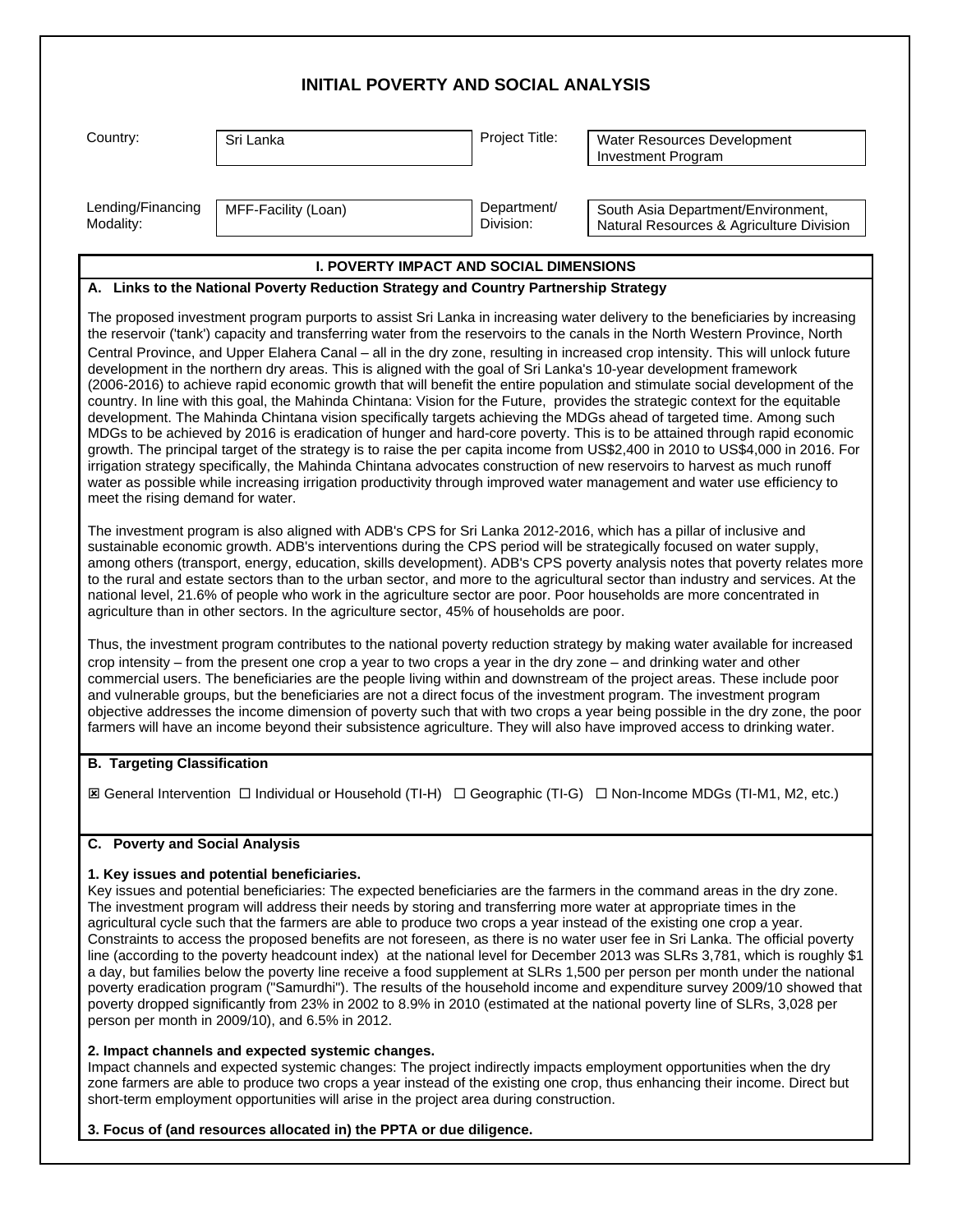Focus of (and resources allocated in) the PPTA or due diligence: A Social Development Specialist will be engaged under the PPTA to undertake social, poverty and gender analysis as well as social safeguard studies to make the project design more socially inclusive and participatory. No specific poverty and social issues are foreseen except for the families to be relocated, which issue will be addressed in the resettlement plans.

## **4. Specific analysis for policy-based lending.**

Specific analysis for policy-based lending: Not applicable.

## **II. GENDER AND DEVELOPMENT**

1. What are the key gender issues in the sector/subsector that are likely to be relevant to this project or program? Key gender-related issues in post-war Sri Lanka include responding to the needs of war widows and single women with elderly dependents, improving women's participation in local (2%) and national (4%) governance structures, increasing employment opportunities for women in economically backward areas, an aging population, and gender-based violence. However, these issues are not relevant to this investment program which relates to transferring water from reservoir to the canals and does not directly involve the communities.

2. Does the proposed project or program have the potential to make a contribution to the promotion of gender equity and/or empowerment of women by providing women's access to and use of opportunities, services, resources, assets, and participation in decision making?

 $\Box$  Yes  $\Box$  No

This infrastructure investment program does not involve irrigation or water supply which has a direct linkage to the gender issues. The nature of this investment program (transferring water from reservoirs to canals) is such that it does not directly or indirectly affect gender equity and is not likely to deliver tangible benefits to women.

3. Could the proposed project have an adverse impact on women and/or girls or widen gender inequality? □ Yes ⊠ No

The investment program activities are limited to transferring water from reservoirs to canals and thus, have no negative gender impacts leading to women's loss of traditional land rights or employment/ livelihood opportunities.

4. Indicate the intended gender mainstreaming category:<br> $\Box$  GEN (gender equity theme)  $\Box$  EGM (effective

 $\Box$  EGM (effective gender mainstreaming)  $\square$  SGE (some gender elements)  $\square$  NGE (no gender elements)

## **III. PARTICIPATION AND EMPOWERMENT**

1. Who are the main stakeholders of the project, including beneficiaries and negatively affected people? Identify how they will participate in the project design.

The main stakeholders include the Ministry of Irrigation and Water Resources Management, the Department of Irrigation and the Mahaweli Authority of Sri Lanka in the project provinces, the farmers in the command areas who are the end users of the irrigation water and beneficiaries, and approximately 194 project affected families under the MFF who will need to be relocated to accommodate the new canals for water transfer. The MIWRM is responsible for the project design. The project affected families will participate through consultations in the resettlement planning exercise.

2. How can the project contribute (in a systemic way) to engaging and empowering stakeholders and beneficiaries, particularly, the poor, vulnerable and excluded groups? What issues in the project design require participation of the poor and excluded?

The primary stakeholders comprising the Ministry of Irrigation and Water Resources Management, the Department of Irrigation and the Mahaweli Authority of Sri Lanka are already involved with the technical design of the projects with due consideration for minimally affecting human settlements and increasing the area of the elephant habitat that the humans have encroached upon. The affected families including the poor and the excluded will be involved in the investment program design with reference to developing a resettlement framework and the resettlement planning exercise. Farmer Organizations will be involved with the consulting package "Improving System Efficiencies and Water Productivity"

3. What are the key, active, and relevant civil society organizations in the project area? What is the level of civil society organization participation in the project design?

**L** Information generation and sharing **L** Consultation **L** Collaboration **L** Partnership

For the investment program per se, these aspects of the CSOs are not relevant. The resettlement planning exercise will address these issues for the relocated families.

4. Are there issues during project design for which participation of the poor and excluded is important? What are they and how shall they be addressed?  $\boxtimes$  Yes  $\Box$  No

The project design ensures that the poor and the excluded among the project affected families participate in the resettlement planning exercise. The resettlement plans will outline the responsibilities and resources to strengthen the participation of CSOs and the poor and vulnerable.